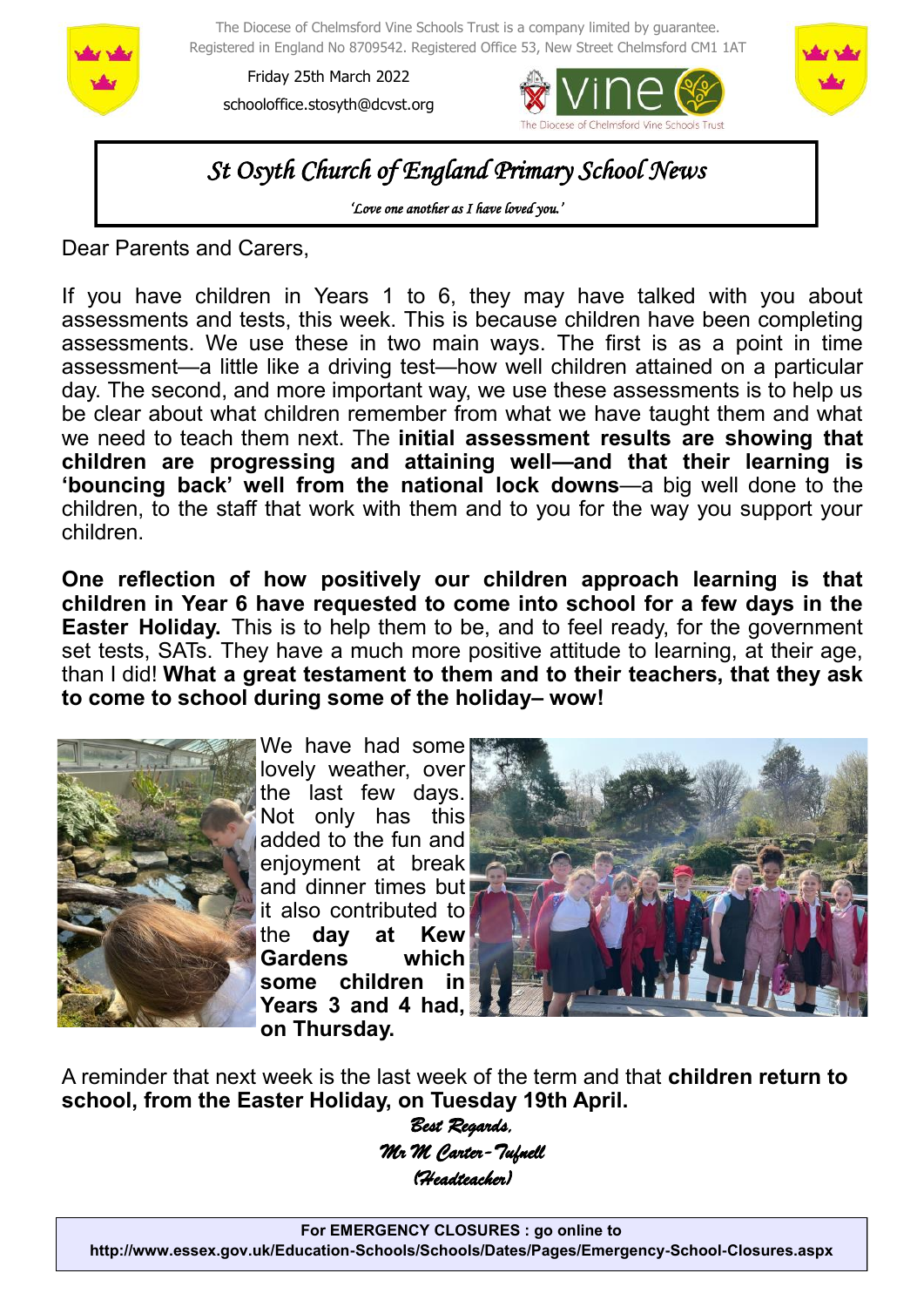## **School dinners - bookings can now be made until the Easter holidays**

Dinner bookings need to be made online, please select your meal choices and add the items to the basket before proceeding to the checkout. If your child is eligible for free school meals or universal infant free school meals you also need to complete the checkout process but you will not be charged.

**If you think you may be eligible for free school meals please contact the school office for a form.** 

Everyone is reminded not to park on the zig zag lines outside school and also to be considerate to all our neighbours and not to block their driveways.



All children must have a full **named** PE kit in school every day.

**PE Kit: Black shorts,** 



**White t-shirt, Plimsols**

**Additional items allowed for outside: Plain tracksuit bottoms, top and trainers**

Children can wear a Fitbit (or similar) to school, but it is their responsibility to keep it safe during the day.

**All Watches, Fitbits and earrings need to be removed for P.E. lessons**



 **School Uniform**

Our full uniform policy can be accessed on our website: https://st-[osyth.essex.sch.uk/key](https://st-osyth.essex.sch.uk/key-information/uniform/)-information/uniform/ Alternatively, hard copies can be requested from our school office. New Prices from 1st April 2022



**Lost Property**

Please ensure that all uniform is named, in order for it to be returned to your children.



This also applies to coats and lunch boxes.



**Breakfast Club** is open from 7.45am for **all ages**, costing **£3.00 per session**.

Please accompany your children into the school office, the children have breakfast and a chance to play. If you unexpectedly need to use Breakfast Club your child can be booked in on arrival, but payment must be made before the end of the day.

 **These sessions must be booked and paid for on school money in advance**.



## **Club News**

**Mondays Basketball club** (28th March 2022) is **cancelled**

Next week - look out for details and link to book clubs for the summer term